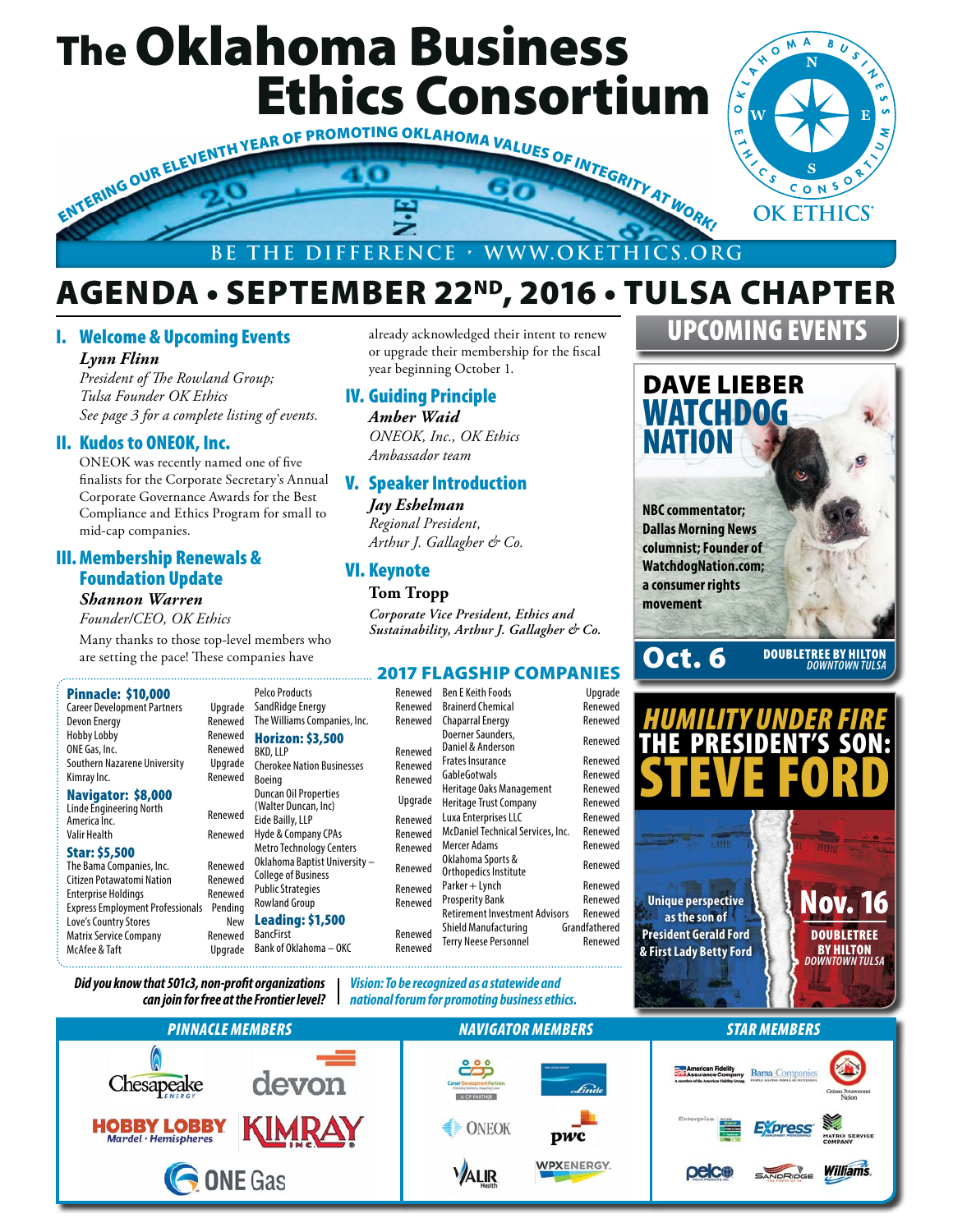# *REMINDER: PLEASE PICK UP CPE'S AT CONCLUSION OF EVENT.*

#### *APPRECIATION:*

OK Ethics relies primarily on volunteers to achieve the organization's successful pursuit of Oklahoma's values of integrity at work. It takes leadership and teamwork to host these exciting events and we salute your dedication in achieving OK Ethics' mission! Listed below are today's volunteers who consistently provide service to our members:

#### *AGENDAS:*

Thank you Dr. Steve Rockwell from the University of Tulsa for printing this month's agendas. We need help from individuals willing to print future agendas. Please contact Lynn Flinn at lynn@rowland-group.com.

#### *VOLUNTEERS–AMBASSADOR TEAM:*

These friendly people welcome our guests each month and assist in helping them locate seats. They also arrive early to help distribute agendas and assist with name tags.

| <b>Karie Mullins</b>     | Navico            | Team Leader |
|--------------------------|-------------------|-------------|
| <b>Mark Belanger</b>     | ONE Gas, Inc.     | Ambassador  |
| <b>Shelly Gallaway</b>   | ONE Gas, Inc.     | Ambassador  |
| <b>Rex Wilson</b>        | ONE Gas, Inc.     | Ambassador  |
| <b>Laurie Rosenbaum</b>  | ONE Gas, Inc.     | Ambassador  |
| <b>Amber Waid</b>        | ONEOK, Inc.       | Ambassador  |
| <b>Chrisie Bedsworth</b> | The Rowland Group | Ambassador  |
| <b>Perry Henson</b>      | The Rowland Group | Ambassador  |

#### *VOLUNTEERS–REGISTRATION TEAM:*

These dependable individuals diligently record our guests' attendance and handle the collection of fees:

| l Alicia Goodloe | The Bama Companies, Inc.          | Volunteer Coordinator &<br>Registration |  |  |
|------------------|-----------------------------------|-----------------------------------------|--|--|
| l David Christie | The Bama Companies, Inc.          | Registration                            |  |  |
| Vanessa Statum   | Career Development Partners, Inc. | Registration                            |  |  |

#### *SPECIAL INITIATIVES:*

| <b>Susie Wellendorf</b> | <b>Wellendorf Communications</b>   | PR                                 |  |  |  |
|-------------------------|------------------------------------|------------------------------------|--|--|--|
| <b>Michael Oonk</b>     | American Bank and Trust            | Facilities & Logistics             |  |  |  |
| <b>Lynn Flinn</b>       | The Rowland Group                  | Tulsa Chapter Founder & Programs   |  |  |  |
| <b>James Kelley</b>     | The Rowland Group                  | Membership                         |  |  |  |
| <b>Travis Jones</b>     | <b>Career Development Partners</b> | Programs & Consortium Board member |  |  |  |
| <b>Nick Minden</b>      | Darby Equipment                    | Programs                           |  |  |  |
| <b>Tom Vincent</b>      | Gable Gotwals                      | Programs                           |  |  |  |
| <b>Susan Pate</b>       | <b>Stinnett &amp; Associates</b>   | Accountant                         |  |  |  |

#### *OTHER INITIATIVES:*

| Jodi Shumway*<br>Anna Rosenthal* | <b>Accounting Principals</b> | <b>OK Ethics Member</b><br><b>Care Coordinators</b> |
|----------------------------------|------------------------------|-----------------------------------------------------|
| Factor 110*                      |                              | Name Tags and Guest Services                        |
| The Creative Guy*                |                              | Agenda Design                                       |
| <i>*Paid Service Provider</i>    |                              |                                                     |

#### *HELP WANTED:*

- **• General Counsel** to assist OK Ethics Consortium Board on a quarterly basis. Contact Shannon Warren at okethics@okethics.com or call (405) 858-2233.
- **• Public Relations and/or Marketing** volunteers to assist Student Education & Ethics Development Foundation with launch of annual student ethics initiatives. (Formerly OK Ethics Foundation). Contact Colin Schoonover, Foundation Co-President at Colin.Schoonover@onegas.com
- **• Ambassadors** to welcome and assist guests at monthly events. Please contact either Karie Mullins at legalmullins@cox.net or Alicia Goodloe at AGoodloe@bama.com.
- **• Donate photocopies of agendas** for monthly events.

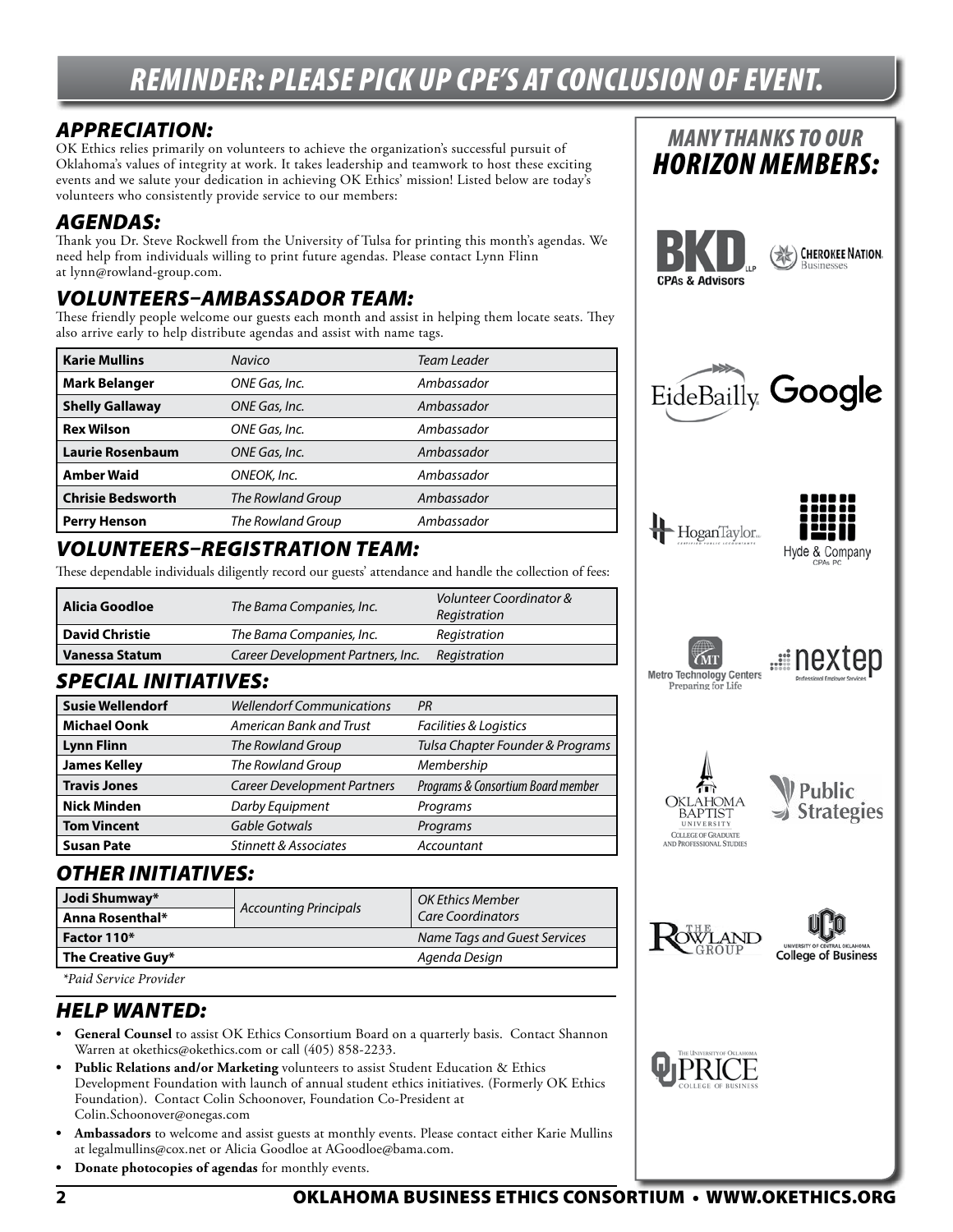# *OK ETHICS UPCOMING EVENTS*



- **• NBC commentator**
- **• Award-winning investigative Dallas Morning News columnist**
- **• Founder of WatchdogNation.com; a consumer rights movement**



### *RECOMMENDED FOR 1 CPE IN ETHICS*

# *HUMILITY UNDER FIRE* THE PRESIDENT'S SON: STEVE FORD



**and breast cancer** *RECOMMENDED FOR 1 CPE IN ETHICS*

- **• Unique perspective as the son of President Gerald Ford & First Lady Betty Ford**
- **• Pardoning Nixon for Watergate**
- **• Betty Ford's battle with alcoholism**



# *UPCOMING OKC EVENTS*

*WATCHDOG NATION*

*Dave Lieber* Wednesday, October 5 11:30 –1:00

*HUMILITY UNDER FIRE The President's Son: Steve Ford* Thursday, November 17 11:30–1:00

*MICHELLE CORREIA TEMPLIN* Wednesday, March 22, 2017 11:30–1:00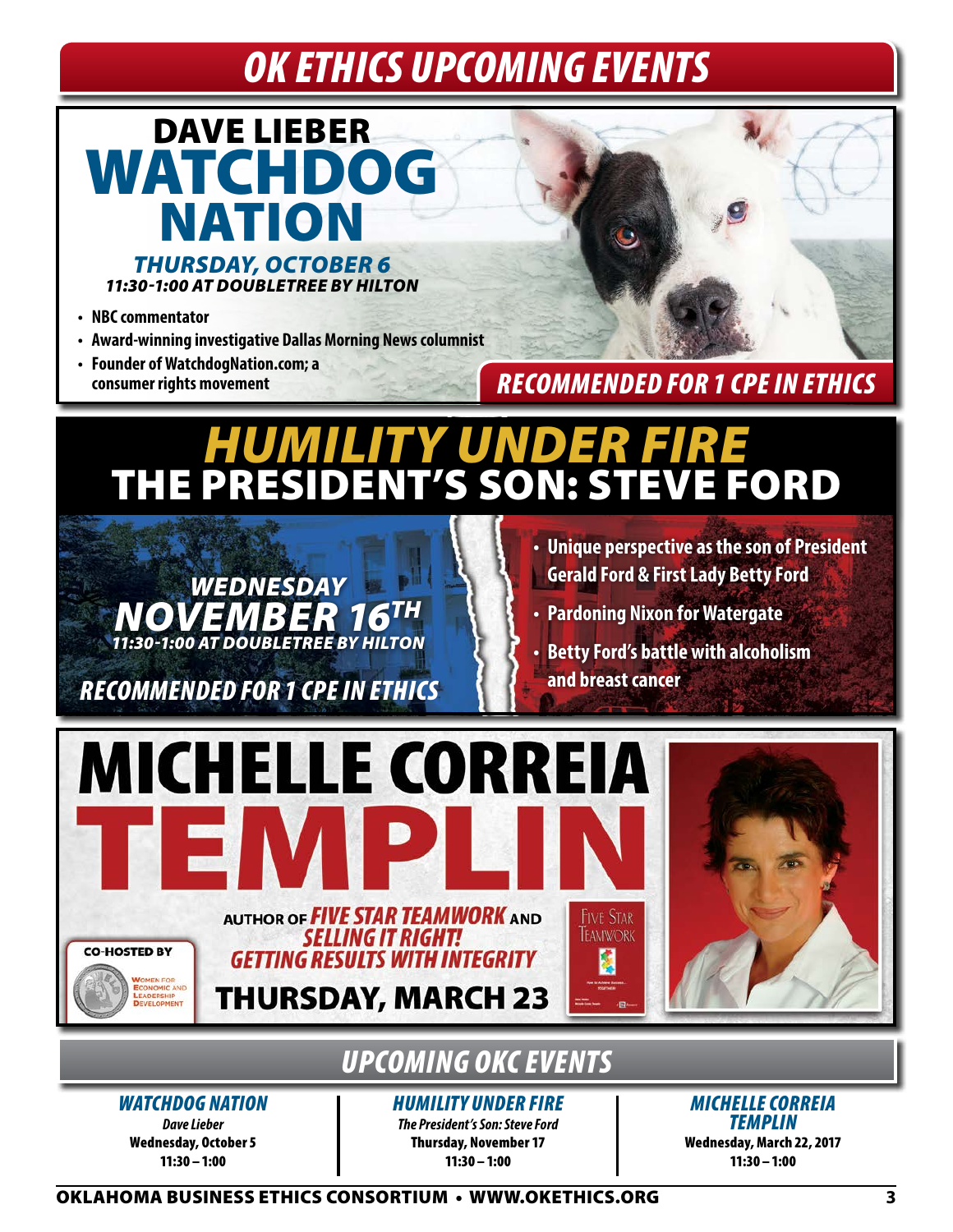

# TOM TROPP

*Corporate Vice President, Ethics and Sustainability ARTHUR J. GALLAGHER & CO.*

Tom Tropp is Corporate Vice President,<br>Ethics and Sustainability, for Arthur J. Gallagher & Co., reporting directly to Chairman and Chief Executive Officer J. Patrick Gallagher, Jr. In this role, he spends much of his time traveling to Gallagher offices around the world, speaking and listening to Gallagher employees regarding the values of the company and the role of ethics in business. Over the last six years, he has addressed more than 20,000 of the company's 22,000 employees in small group settings. He also gives presentations to industry and professional groups on the importance of an ethical culture and Corporate Social Responsibility.

He joined Gallagher in 2007 through the acquisition of Tropp & Company, Inc., a private, Chicago-based international insurance brokerage firm of which he was President and Founder. In 2003, while continuing to operate his brokerage firm, Tom began to pursue a Master of Arts degree in Philosophical and Theological Ethics at the University of Chicago, completing that degree in 2007. He continues his research into the grounding of corporate ethics in philosophical and theological traditions. He has also served as an Adjunct Lecturer in Philosophy at Lake Forest College in Illinois.

Tom is the liaison between AJGCo and such organizations as the United Nations Global Compact, the Ethisphere Institute, the Boston College Center for Corporate Citizenship, and the Dow Jones Sustainability Index.

Arthur J. Gallagher & Co. has been named to the list of the World's Most Ethical Companies in 2012, 2013, 2014, 2015 and 2016.

**In 2016, Arthur J. Gallagher & Co. was honored by Ethisphere as one of The Worlds Most Ethical Companies® This annual award spans 21 countries** 

**and represents over 45 industries.** The honor is given to organizations that have "excelled in three areas – promoting ethical business standards and practices internally, enabling managers and employees to make good choices, and shaping future industry standards by introducing tomorrow's best practices today. Honorees have historically out-performed others financially, demonstrating the connection between good ethical practices and performance that's valued in the market place." – Ethisphere.com

**Arthur J. Gallagher & Co. was the only honoree recognized in its category as an insurance brokerage firm. Our presenter, Tom Tropp, is Corporate Vice President for Ethics and Sustainability with Arthur J. Gallagher & Co.** In his presentation, he will clarify why ethics initiatives are better than compliance programs. In doing so, Tom will share practical insights on how to structure your company's approach to ethics and the best way to communicate these priorities to stakeholders.

Arthur J. Gallahger & Co. is publicly traded on the New York Stock Exchange; it is also listed on the list of Fortune 500 companies. Tom reports directly to Chairman and CEO, J. Patrick Gallagher, Jr. and has global authority for Corporate Social Responsibility as well as Philanthropy, Sustainability, and Ethics. In this role, Tom spends much of his time traveling the world visiting Gallagher offices; his visits are called, "Listening Sessions," and encouraging employees to share their positive views of the company as well as their concerns.

Tom Holds a Master of Arts degree in Religious Ethics from the University of Chicago and is a popular speaker at Colleges and Universities as well as business meetings.

#### *GENERAL PROGRAM DISCLAIMERS:*

**LEGAL:** Members of the Oklahoma Business Ethics Consortium frequently share information concerning various issues and developments that may have legal implications. The discussions, commentary, and handouts at Consortium meetings or presentations to other organizations are for general informational purposes only. They cover only some aspects of the subject topic, and do not constitute a complete legal analysis of the topic or how it might apply to any particular set of facts. Before taking any action based on information presented during a Consortium event, participants are encouraged to consult a qualified attorney.

**CPE'S:** From time to time, Continuing Professional Education credits are offered. Because OK Ethics relies heavily on volunteers to provide these, we do not have the manpower to send certificates after the program is completed.

#### **REMINDER: PLEASE PICK UP CPE'S AT CONCLUSION OF EVENT.**

PHOTOGRAPHY: Occasionally, photos of the event are made and these may be posted on the OK Ethics website or Facebook page. By attending the program, participants tacitly understand and agree to this process. If preferences are otherwise, please notify us at okethicsadmin@okethics.com or okethics@okethics.com or call (405) 558-1996 and we will be happy to comply with your wishes.

#### **PRESENTATION STANDARDS:**

The observations and comments of presenters at Consortium meetings and networking are the views and opinions of the presenter and do not constitute the opinion or policies of the Consortium or any of its members. Presenters are respectfully requested to honor OK Ethics Guiding Principles as well as avoid profanity, preaching, politics, put-downs and self-promotion during their lectures. To ensure accountability, participants are invited to evaluate each program according to these and other standards.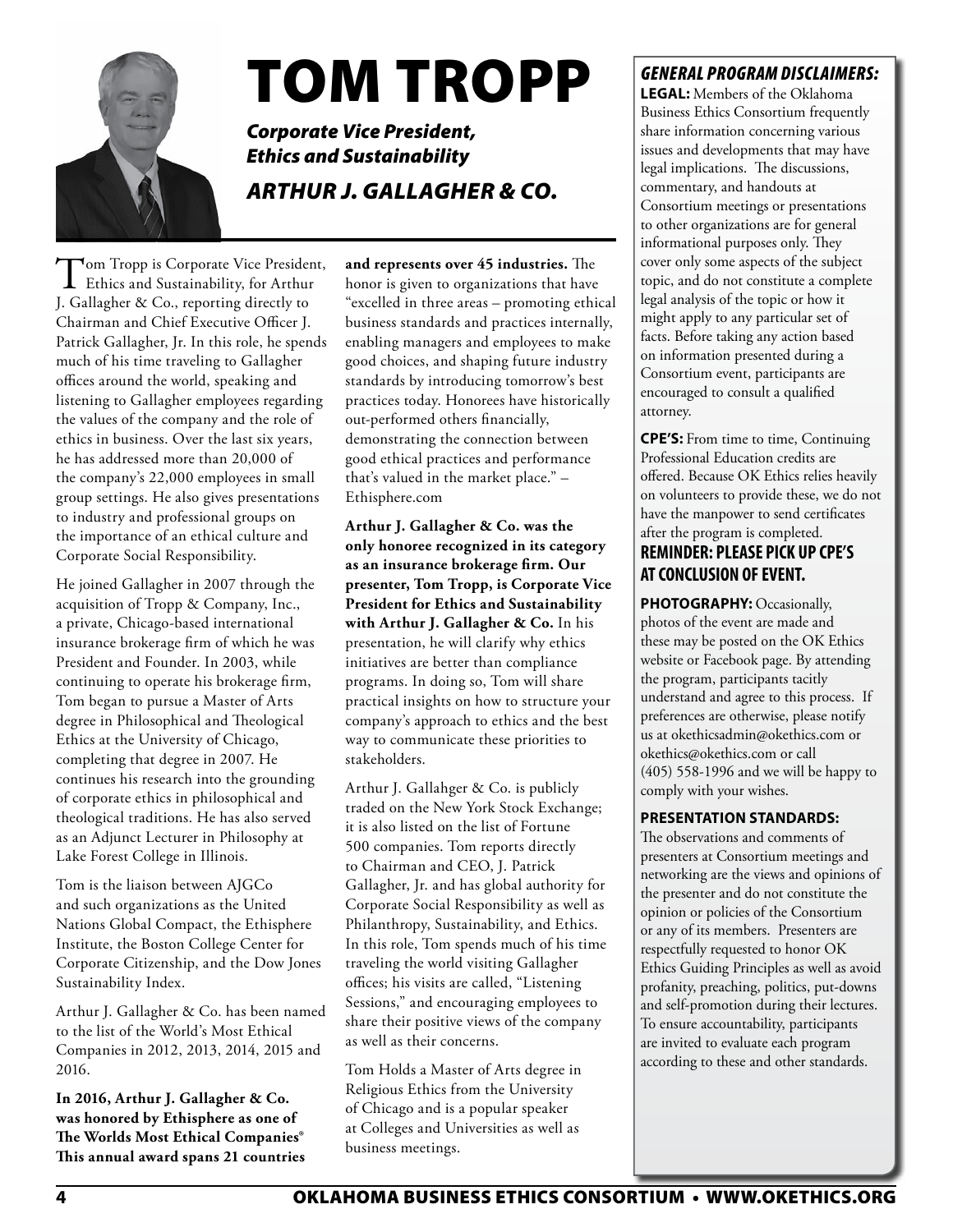



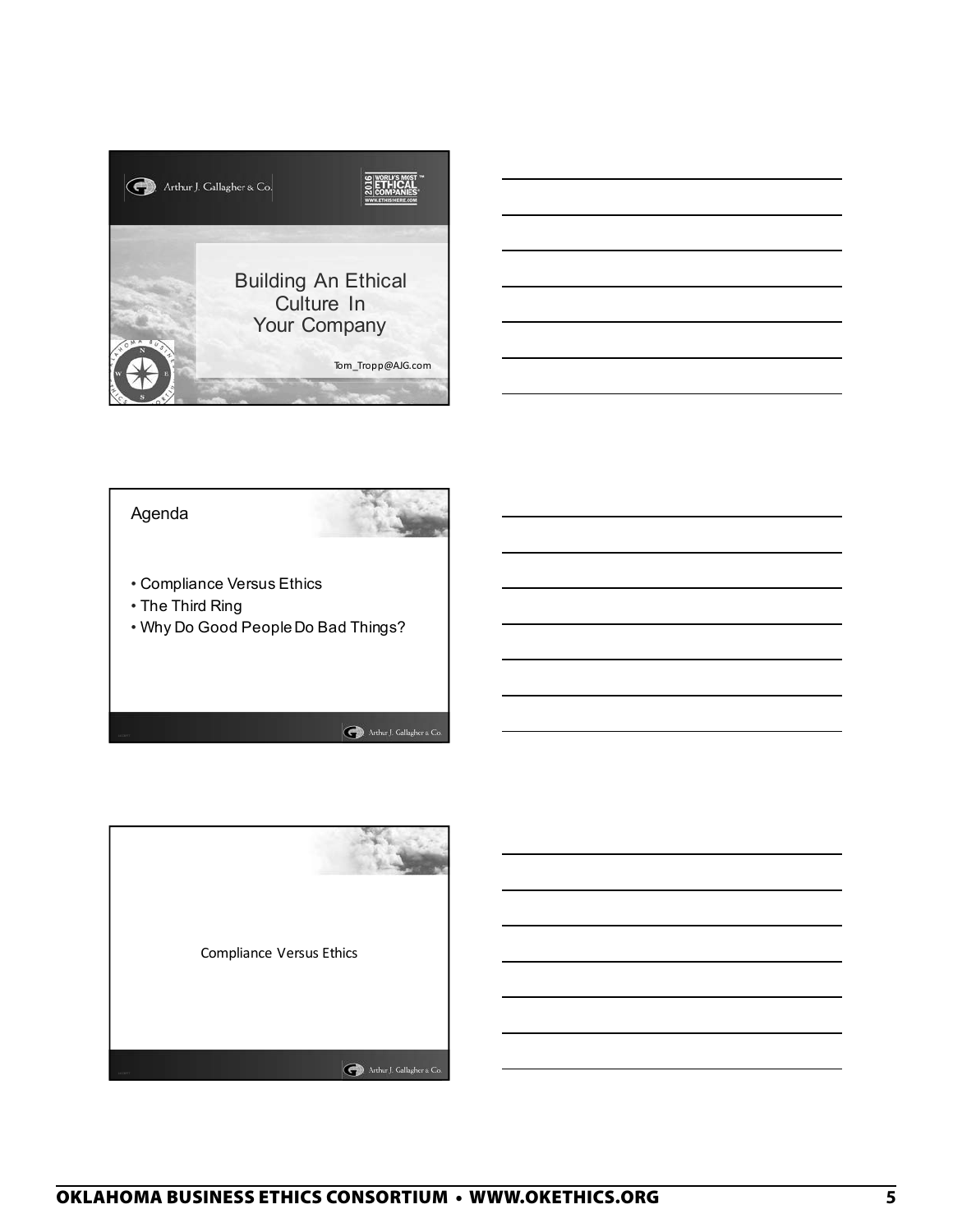







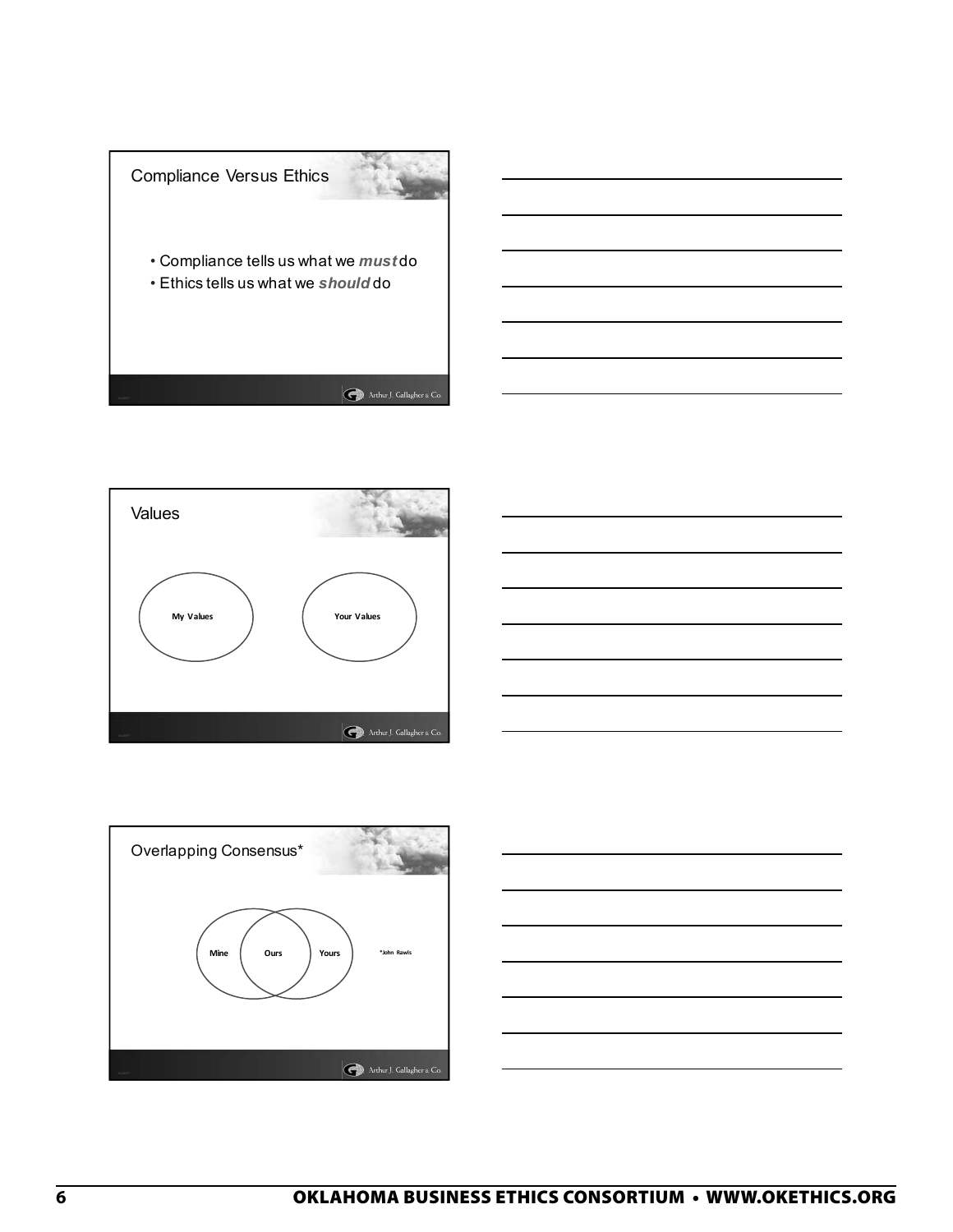





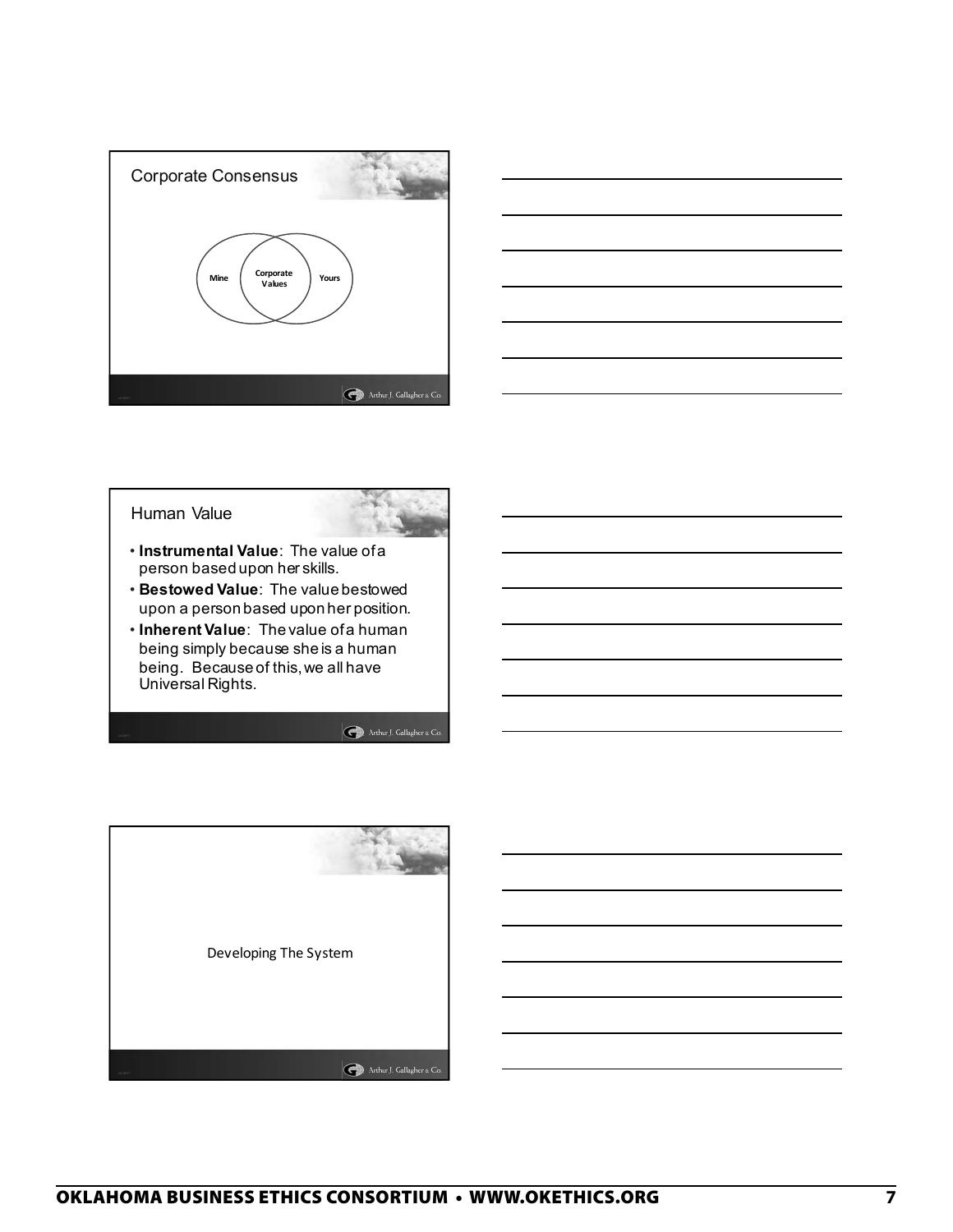





The Gallagher Way



- #2: We support one another, we believe in one another. We acknowledge and respect the ability of one another.
- #7: Empathy for the other person is not a weakness.
- #16: Loyalty and respect are earned, not dictated.

Arthur J. Gallagher & Co.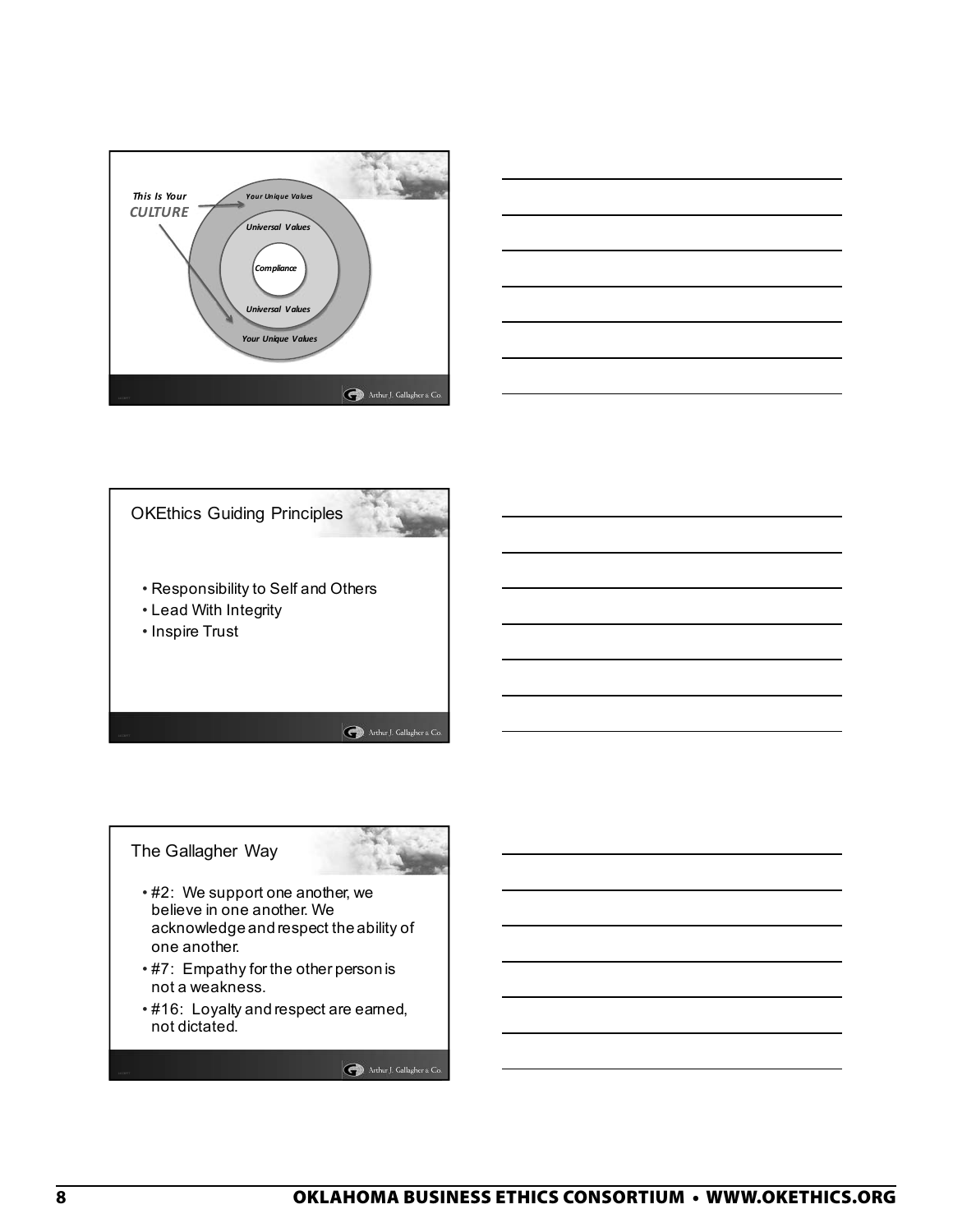



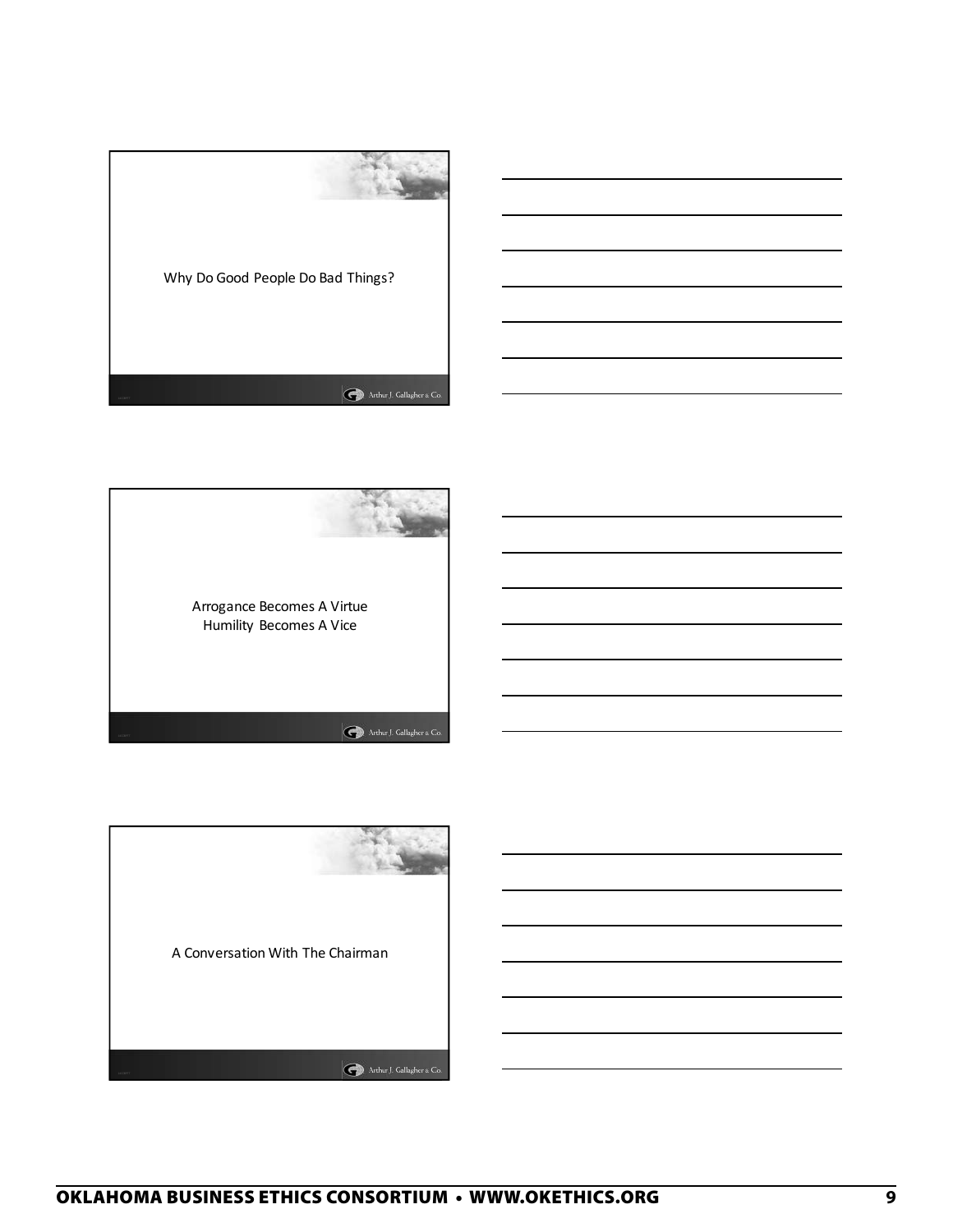Humility is being aware that you can and will make mistakes, and recognizing that those who report to you may have better ideas than your own.

#### Arthur J. Gallagher & Co.

#### Arrogance To Humility



- Early Arrogance: It grows **not** out of a sense of superiority but rather of insecurity.
- Maturing Arrogance: It grows out of success that others in your sphere envy.
- Beginning of Humility: Results from a swift kick in the butt.
- Maturing Humility: Results when we see that it works better than Arrogance.

Arthur J. Gallagher & Co.

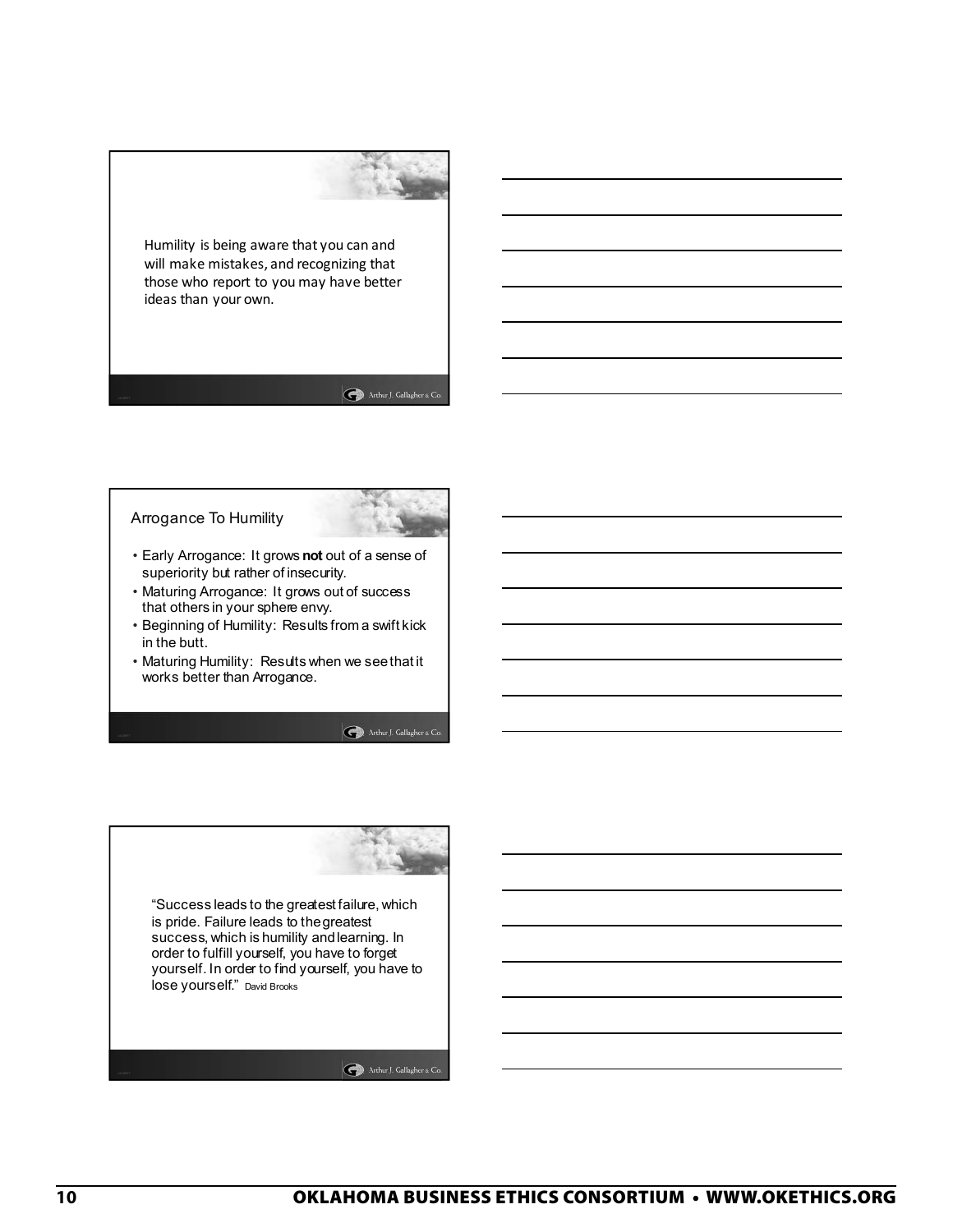

Arthur J. Gallagher & Co.

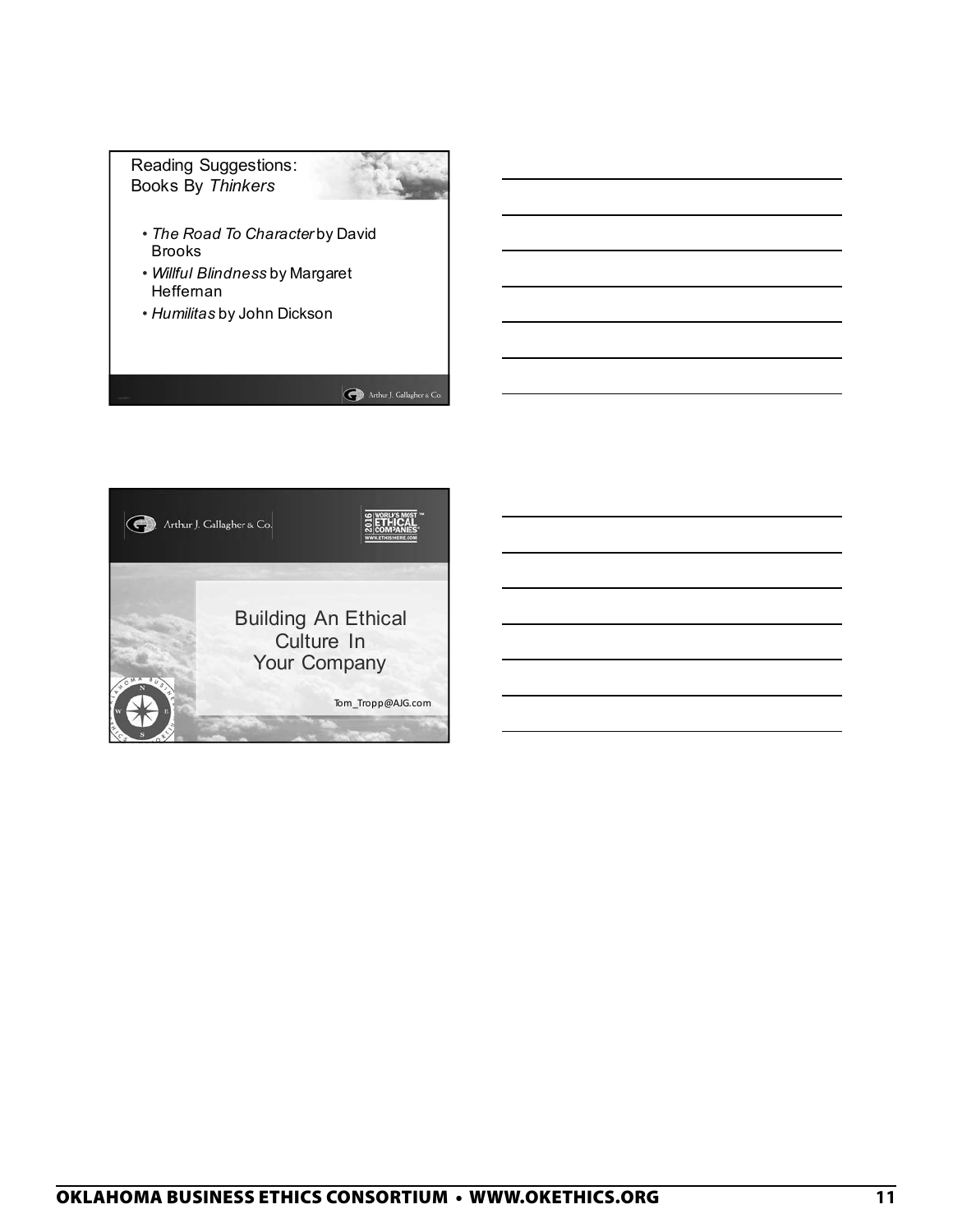

# *OK ETHICS FY 2016-17*  MEMBERSHIP DUES & BENEFITS

*Dues and new benefits are effective during the fiscal year that begins October 1, 2016 and ends September 30, 2017.*

**NOTE: Pinnacle, Navigator, and Star Members are invited to take advantage of a new Enhanced Hosting Option.** This special option is intended to provide opportunities for students or other community members from the nonprofit sector to attend. Contact OK Ethics CEO/Founder [\(okethics@okethics.com](mailto:okethics@okethics.com)) for more information.

#### Pinnacle Membership – *Dues \$10,000*

Highest level of involvement. Includes **sixteen pre-paid memberships.**

#### *Member Benefits:*

- **Reserved priority seating** defined as those seats as close as possible to the podium.
- **Inclusion in the OK Ethics Annual Awards banquet, which typically features high profile presenters.**
- Includes up to **20 seats per annum at special workshops, exclusive dinners/breakfasts with speakers or bonus programs** when offered. (Note: Does not include additional seats at Awards.)
- Special commemorative honor presented to your company acknowledging your meaningful support of OK Ethics' initiatives. Company logo **featured on table signs** at monthly events.
- **Company will be prominently listed as a flagship company**  in special publication circulated throughout the Oklahoma business community. *(Membership commitment must be made by 10/1/2016 to be included)*
- **Company logo will be prominently featured** on the revised Home Page and "Who's Who" of OK Ethics website and customary communiqués, including meeting notices and agendas.
- Funds earmarked in your company's name to **support university and high school student initiatives** through S.E.E.D. (formerly known as the OK Ethics Foundation).

#### Navigator Membership – *Dues \$8,000*

Includes **sixteen pre-paid memberships** for participation in every regular chapter activity.

#### *Member Benefits:*

- **Reserved special seating with logo prominently featured on table sign.**
- Inclusion in the Annual Awards banquet.
- Company will be prominently listed as a **flagship company**  in special publication circulated throughout the Oklahoma business community. (Membership commitment must be

made by 10/1/2016 to be included)

- Company logo will be prominently featured on the revised Home Page and "Who's Who" of OK Ethics website and customary communiqués, including meeting notices and agendas.
- Funds earmarked in your company's name to support university and high school student initiatives through S.E.E.D. (formerly known as the OK Ethics Foundation).
- Special member honor presented to your company acknowledging your meaningful support of OK Ethics' initiatives.

#### Oklahoma Star Membership – *Dues \$5,500*

A prominent level of involvement that includes **eight pre-paid seats at special reserved tables** for participation in every regular chapter activity and the Annual Awards program.

#### *Member Benefits:*

- **Special reserved seating** with table signs prominently featuring your company's logo.
- Inclusion in the Annual Awards banquet that typically features high profile presenters.
- Company will be prominently listed as a **flagship company**  in special publication circulated throughout the Oklahoma business community. (Membership commitment must be made by 10/1/2016 to be included)
- Featured in "Who's Who" of OK Ethics website as well as routine communiqués, including meeting notices and agendas.
- Company will be routinely highlighted on the home page of the OK Ethics website.
- Funds earmarked in your company's name to support university and high school student initiatives through S.E.E.D. (formerly known as the OK Ethics Foundation).
- Special member honor presented to your company acknowledging your meaningful support of OK Ethics' initiatives.

#### Horizon Membership – *Dues \$3,500*

#### *Member Benefits:*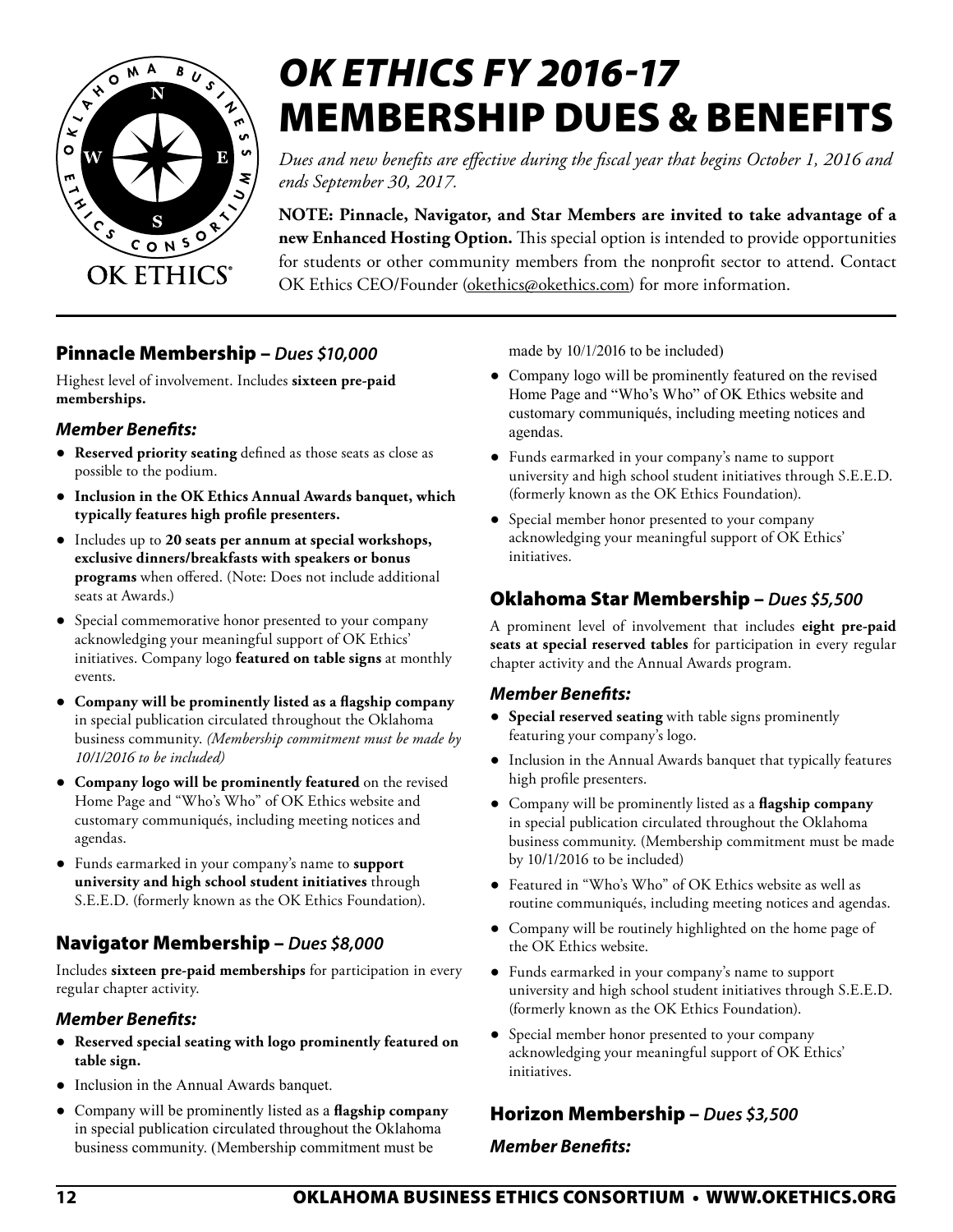Includes **eight pre-paid memberships** for participation in most chapter activities with the *exception of the Annual Awards banquet* and special bonus workshops.

- Convenience of reserved seating for all programs, *except* the Annual Awards event.
- Company will be prominently listed as a **flagship company**  in special publication circulated throughout the Oklahoma business community. (Membership commitment must be made by 10/1/2016 to be included)
- Featured in "Who's Who" page on OK Ethics website. Special plaque presented to your company acknowledging your meaningful support of OK Ethics' initiatives.

#### Leading Membership – *Dues \$1,500*

Includes **two pre-paid memberships** for participation in all chapter activities except bonus workshops.

- Reserved seating for all OK Ethics events.
- Admittance to the Annual Awards event, which typically features high-profile presenters.
- Company will be prominently listed as a **flagship company**  in special publication circulated throughout the Oklahoma business community. (Membership commitment must be made by 10/1/2016 to be included)
- Featured in "Who's Who" of OK Ethics website.

#### Trailblazer Membership – *Dues \$750*

This level is intended for self-employed individuals and is beneficial in avoiding the hassle of cutting a check each month. It provides for **a single (one) pre-paid** membership for participation in all regular chapter activities.

- Reserved seating for all OK Ethics events with table signs featuring your company's logo.
- Participation in annual awards banquet that typically features high profile presenters.
- Presentation of commemorative honor representing your support of OK Ethics' initiatives.
- Mentioned in "Who's Who" on OK Ethics website.

#### Frontier Membership – *Dues \$400*

#### *Member Benefits:*

This membership is intended for small businesses or self-employed individuals who wish to make a meaningful contribution to OK Ethics' mission of promoting Oklahoma values of integrity at work. This level allows for **one individual to receive a discounted member rate** at regular monthly events. The company's logo will be featured on the Who's Who section of the OK Ethics website.

#### Special Nonprofit/NGO Membership – *Dues \$0*

#### *Nonprofit/NGO Member Benefits:*

● Certain nonprofit organizations may be eligible for a free Frontier membership. (See the "Join Now" tab on OK Ethics website for criteria and details.)

#### Scout Membership – *Dues \$100*

Individual receives discounts for attendance in most chapter activities. Unless otherwise specified, event costs are typically set at \$30 for members and \$45 for non-members.

#### Retiree Membership – *Dues \$25*

In recognition for the valuable volunteer services provided by our retirees, OK Ethics offers a discount to retirees who are actively involved in our activities.

Individual receives discounts on meals for participation in most chapter activities. Unless otherwise specified, event costs are typically set at \$30 for members and \$45 for non-members.

#### Transitional Membership – *Dues \$0*

As a special service to the community during these challenging economic times, OK Ethics will offer a free Scout membership to anyone who has been laid off from a professional capacity position. Unless otherwise specified, event costs are typically set at \$30 for members and \$45 for non-members. Please note that our primary purpose remains a discussion of ethical behavior in the workplace. Although networking is an additional benefit of these discussions, guests are asked to refrain from imposing job requests or resumes on other participants unless invited to do so.

#### Student Membership – *Dues \$0*

Students with member schools may join for free. Unless otherwise specified, event costs are typically set at \$30 for members and \$45 for non-members. For more information, consult your campus' advisor as indicated under the Who's Who tab, Student Chapters page of the OK Ethics website. Others may join at the Scout level.

Please note that our primary purpose remains a discussion of ethical behavior in the workplace. Although networking is an additional benefit of these discussions, guests are asked to refrain from imposing job requests or resumes on other participants unless invited to do so.

#### All Membership Levels

Each participant must continue to make reservations for each meeting in order for volunteers to prepare name tags and provide accurate head counts to our banquet facilities.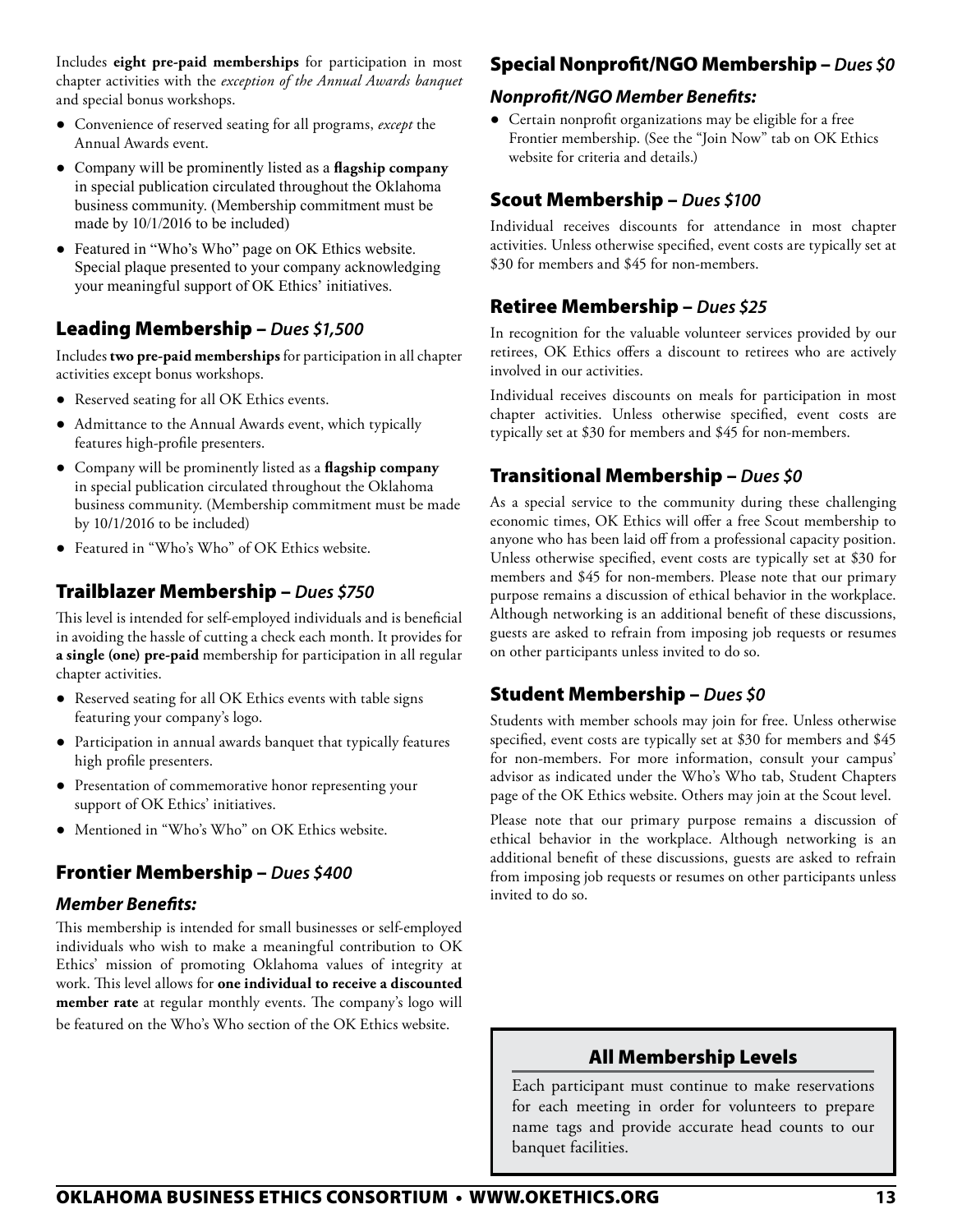# *OK ETHICS FY 2016-17*  MEMBERSHIP COMPARISON TABLE

| <b>Members</b><br><b>Level</b>        | <b>Dues</b> | <b>Seating</b>                   | Pre-paid<br><b>Seats</b> | <b>Company logo</b><br>featured<br>as OK Ethics<br>monthly agendas? | <b>Special workshops</b><br>& events with<br>featured speakers | <b>S.E.E.D.</b><br>Foundation*     | <b>OK Ethics</b><br><b>Awards</b> | <b>Featured in</b><br>"Who's Who" | <b>Recognition</b><br>Honor |
|---------------------------------------|-------------|----------------------------------|--------------------------|---------------------------------------------------------------------|----------------------------------------------------------------|------------------------------------|-----------------------------------|-----------------------------------|-----------------------------|
| <b>Pinnacle</b>                       | \$10,000    | Premium<br>with signage          | 16                       | Yes                                                                 | Up to 20 seats<br>per year                                     | Donation in your<br>company's name | 16 seats                          | Yes                               | Objet d'art                 |
| <b>Navigator</b>                      | \$8,000     | <b>Exclusive</b><br>with signage | 16                       | Yes                                                                 |                                                                | Donation in your<br>company's name | 16 seats                          | Yes                               | Objet d'art                 |
| <b>Star</b>                           | \$5,500     | Special<br>with signage          | 8                        | Yes                                                                 |                                                                | Donation in your<br>company's name | 8 seats                           | Yes                               | Objet d'art                 |
| <b>Horizon</b>                        | \$3,500     | Reserved<br>with signage         | 8                        | Limited                                                             |                                                                |                                    |                                   | Yes                               | Plaque                      |
| <b>Leading</b>                        | \$1,500     | Reserved                         | $\overline{2}$           | Limited                                                             | $\overline{a}$                                                 |                                    | 2 Seats                           | Yes                               | Plaque                      |
| <b>Trailblazer</b>                    | \$750       | Reserved                         | 1                        | Limited                                                             |                                                                |                                    | 1 Seat                            | Yes                               | <b>TBD</b>                  |
| <b>Frontier</b>                       | \$400       | Open                             | $\overline{\phantom{a}}$ | Website only                                                        |                                                                |                                    | ÷,                                | Yes                               |                             |
| <b>Frontier</b><br>(Non-Profit/NGO**) | \$0         | <b>Open</b>                      |                          | Website only                                                        |                                                                |                                    | $\overline{\phantom{m}}$          | Yes                               |                             |
| <b>Scout</b>                          | \$100       | Open                             |                          |                                                                     |                                                                |                                    |                                   |                                   |                             |
| <b>Scout</b><br>(Retiree)             | \$25        | <b>Open</b>                      |                          |                                                                     |                                                                |                                    |                                   |                                   |                             |
| <b>Scout</b><br>(Job transition only) | \$0         | Open                             | $\overline{\phantom{a}}$ |                                                                     |                                                                |                                    | ÷,                                |                                   |                             |
| Student***                            | \$0         | <b>Open</b>                      |                          |                                                                     |                                                                |                                    |                                   |                                   |                             |

\* S.E.E.D. Foundation = Student Education & Ethics Foundation (formerly OK Ethics Foundation)

\*\* NGO = Non-Government Organization

\*\*\* Must be a member of a student ethics chapter or pre-approved affiliated academic institution



# *JOIN NOW!*

Be sure your company logo is featured in the new OK Ethics Member Guide. New fiscal year begins 10/1/2016.

*Visit www.okethics.com for more information.*

*Promoting Oklahoma values of integrity at work!*